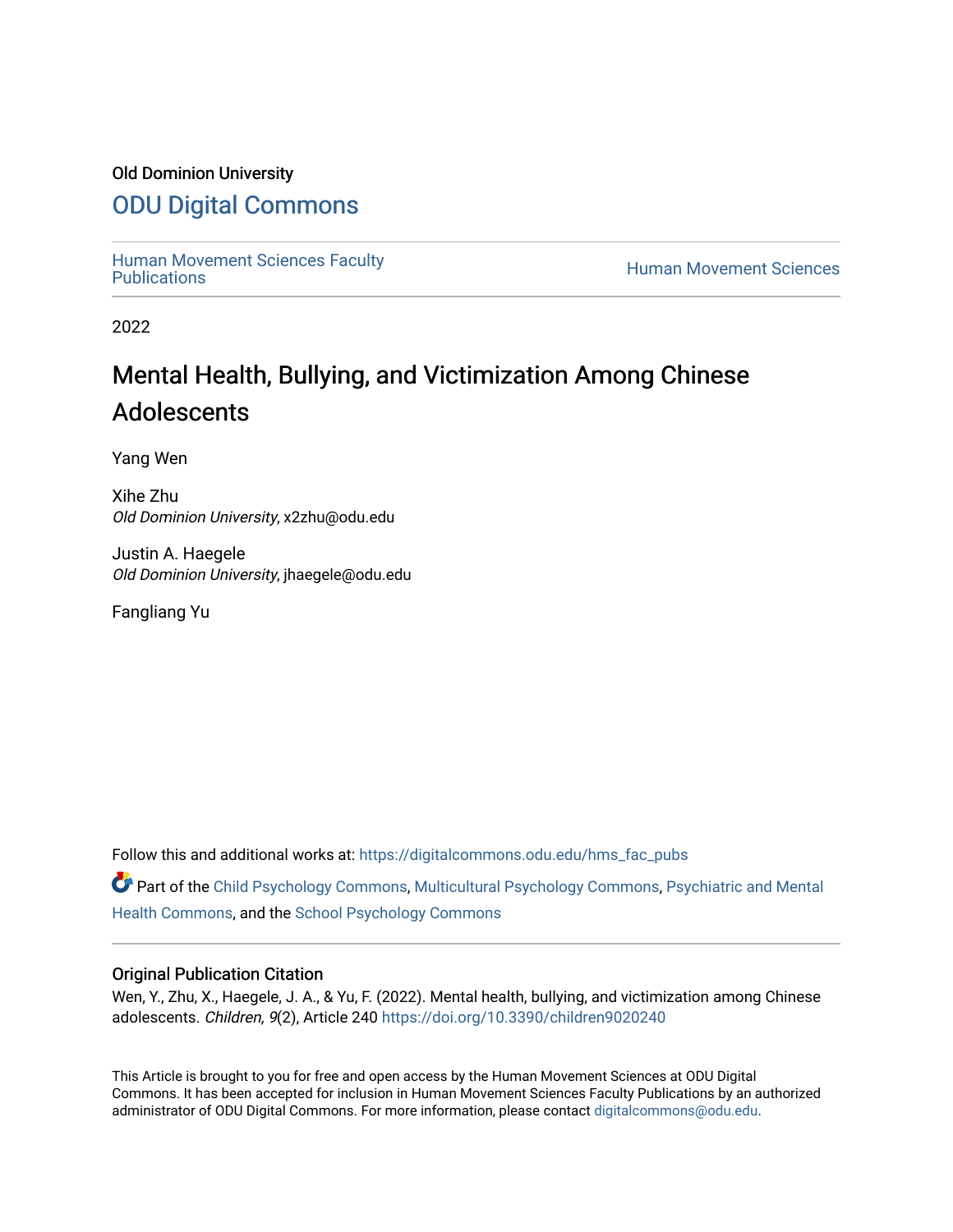



# *Article* **Mental Health, Bullying, and Victimization among Chinese Adolescents**

**Yang Wen <sup>1</sup> , Xihe Zhu <sup>2</sup> [,](https://orcid.org/0000-0002-5048-3464) Justin A. Haegele <sup>2</sup> and Fangliang Yu 3,\***

- <sup>1</sup> College of Sports Industry and Leisure, Nanjing Sport Institute, Nanjing 210014, China; 2001070012@nsi.edu.cn
- <sup>2</sup> Department of Human Movement Sciences, Old Dominion University, Norfolk, VA 23508, USA; x2zhu@odu.edu (X.Z.); jhaegele@odu.edu (J.A.H.)
- <sup>3</sup> School of Sports Training, Nanjing Sport Institute, Nanjing 210014, China
- **\*** Correspondence: 9120180005@nsi.edu.cn

**Abstract:** The purpose of this study was to examine if adolescents who experience anxiety or depression have higher levels of reported bullying victimization or perpetration than those who do not. Based on the existing research, we hypothesized that those who experienced moderate or severe depression and anxiety would have higher rates of bullying victimization and perpetration when compared to those who experienced mild or no depression. This study used an observational design, and data were collected from a convenience sample of adolescents in a large regional high school in an Eastern province of China. The final sample included 1481 adolescents aged 14–19 years who provided complete data for each of the study variables. Demographic data were collected through a four-item demographic survey, bullying perpetration and victimization data were collected using subscales from the Illinois Bully Scale, and anxiety and depression were measured using the Chinese version of the General Anxiety Disorder-7 scale and the Patient Health Questionnaire, respectively. Descriptive analyses, correlational analyses, and multivariate analysis of covariance were used to analyze the data. About 7.1% and 15.2% of participants reported moderate-to-severe depression or moderate-to-severe anxiety, respectively. Pairwise comparisons indicated that adolescents with no or mild depression had significantly lower bullying perpetration than those with moderate-to-severe depression, but those with no or mild anxiety had significantly higher perpetration than those with moderate-to-severe anxiety. There was no statistically significant difference in victimization among different anxiety or depression levels alone (all *p*-values ≥ 0.05). This is among the first studies to examine reported levels of bullying perpetration and victimization among adolescents experiencing anxiety and depression. The findings help to identify adolescents who experience moderate-to-severe levels of depression as an at-risk group for bullying perpetration, who should therefore be a focus of bullying intervention work.

**Keywords:** anxiety; depression; bully; victim; gender; student

#### **1. Introduction**

Bullying has been characterized as a major public health problem among adolescents internationally [\[1,](#page-8-0)[2\]](#page-8-1). Commonly defined as intentional and repetitious interpersonal aggression that is characterized by an imbalance of power between the perpetrator and victim [\[3](#page-8-2)[,4\]](#page-8-3), bullying can consist of acts of physical or verbal aggression, social harassment or rejection, and isolation [\[5](#page-8-4)[,6\]](#page-8-5). Bullying is a pervasive problem that can have harmful and enduring consequences [\[7,](#page-8-6)[8\]](#page-8-7). For example, studies have identified that bullying victimization and perpetration among adolescents can cause a variety of adverse health outcomes. These include physical injuries, social and emotional distress, diminished psychological well-being, increased alcohol and drug use, higher criminality and deviant behaviors, and higher likelihoods of suicidal ideations, attempts, and completions during childhood and throughout a person's lifespan [\[5](#page-8-4)[,9](#page-8-8)[–11\]](#page-8-9).



**Citation:** Wen, Y.; Zhu, X.; Haegele, J.A.; Yu, F. Mental Health, Bullying, and Victimization among Chinese Adolescents. *Children* **2022**, *9*, 240. [https://doi.org/10.3390/children](https://doi.org/10.3390/children9020240) [9020240](https://doi.org/10.3390/children9020240)

Academic Editor: Meng-Che Tsai

Received: 16 November 2021 Accepted: 7 February 2022 Published: 11 February 2022

**Publisher's Note:** MDPI stays neutral with regard to jurisdictional claims in published maps and institutional affiliations.



**Copyright:** © 2022 by the authors. Licensee MDPI, Basel, Switzerland. This article is an open access article distributed under the terms and conditions of the Creative Commons Attribution (CC BY) license [\(https://](https://creativecommons.org/licenses/by/4.0/) [creativecommons.org/licenses/by/](https://creativecommons.org/licenses/by/4.0/)  $4.0/$ ).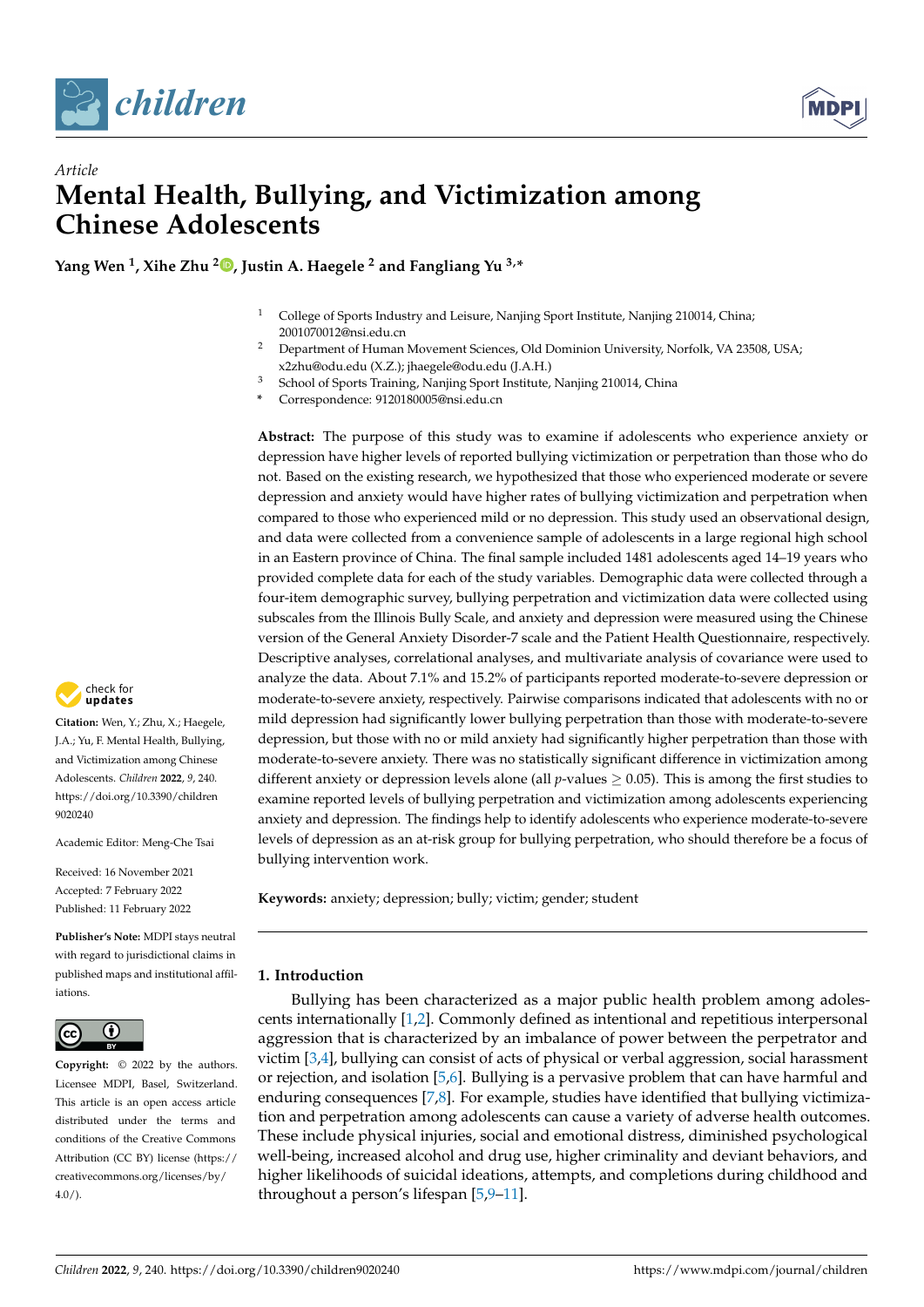Internationally, estimates suggest that 20–33% of school-aged adolescents experience bullying victimization or perpetration [\[7](#page-8-6)[,12\]](#page-8-10). For example, Han and colleagues (2017), utilizing nationally representative survey data collected in 2016 from seven provinces across China, reported prevalence rates of 26.10% and 9.03% for bullying victimization and perpetration, respectively, among 3675 school-aged children [\[5\]](#page-8-4). According to Benedict and colleagues (2015), "Understanding the risk profile of childhood bullies is essential in gaining a better grasp of this public health problem and in creating useful and appropriate resources and interventions to decrease bullying" (p. 2). Further, given that bullying victimization and perpetration can be a substantial contributor to deleterious health conditions, it is important to identify those most at risk [\[13\]](#page-8-11). It is known that certain socio-demographic groups are more likely to be victims or perpetrators of bullying than others [\[8\]](#page-8-7). As such, researchers have examined differential rates of bullying perpetration and victimization among a variety of sociodemographic groups in an effort to understand what groups may exude magnified risk profiles for bullying [\[8,](#page-8-7)[12\]](#page-8-10). Some of the sociodemographic groups that have exhibited higher rates of bullying include adolescents who live in one-parent or no-parent households [\[12\]](#page-8-10), adolescents with disabilities [\[13](#page-8-11)[,14\]](#page-8-12), adolescents who experience adverse childhood experiences [\[15\]](#page-8-13), or those who are overweight or obese [\[16\]](#page-8-14). This line of inquiry has helped to identify specific sub-groups of adolescents who are most in need of attention in prevention efforts to reduce the risk of bullying victimization and perpetration.

Another sociodemographic group that may be at risk for elevated rates of bullying victimization but has not been a major focus in the extant literature are adolescents who experience mental health issues such as anxiety or depression. Anxiety, characterized by excessive fear or worry, and depression, characterized by persistent sad or irrational mood, are considered among the most commonly occurring mental health disorders that develop during adolescence [\[17](#page-8-15)[,18\]](#page-8-16). Those who experience anxiety and depression may exhibit behavioral tendencies during the school day that may identify them as being "different" or "weak", and therefore may fit the mold of those who are typically dominated by others in bullying relations [\[19\]](#page-8-17). Similarly, adolescents with anxiety or depression may have difficulties navigating social situations with their peers, which may lead to escalated risk for involvement in bullying victimization [\[20\]](#page-9-0). They may also struggle with communicating feelings or emotions, which can heighten their likelihood of bullying others as a way of expressing themselves or responding to others [\[21\]](#page-9-1). Taken together, these behavioral and social differences, as well as the high rates of anxiety and depression among adolescents internationally, warrant further examination of bullying victimization and perpetration rates among adolescents experiencing these mental health conditions.

To date, most research exploring the association between psychological health indices and bullying assume anxiety and depression as an outcome of bullying, rather than an antecedent to bullying behaviors [\[5,](#page-8-4)[11\]](#page-8-9). However, some evidence exists that suggests that this may be a bi-directional relationship, where those with anxiety and depression may be more likely to engage in bullying perpetration or victimization as well [\[9\]](#page-8-8). For example, in an analysis of the data from 63,997 children aged 6 to 17 years in the U.S. from the 2007 National Survey of Children's Health, it was found that those with a depression diagnosis were 3.31 times more likely to be a bully than those without this diagnosis [\[9\]](#page-8-8). The current study will extend the existing literature by including adolescents that experience both anxiety and depression, considering bullying perpetration and victimization, and centering our research in an Eastern province of China. As noted by Han and colleagues [\[5\]](#page-8-4), while bullying has universal patterns, it also has culturally sensitive characteristics, and understanding bullying in collectivism-oriented countries like China can contribute to our understanding of school violence and bullying in this field, which is generally dominated by studies conducted in individualism-oriented countries such as the U.S. Additionally, adolescents in China typically face high academic stress which is linked to their mental health condition [\[22\]](#page-9-2), however, it remains unknown whether their mental health conditions (e.g., anxiety and depression) impact their reported levels of bullying perpetration and victimization. As such, the purpose of this study was to examine if adolescents who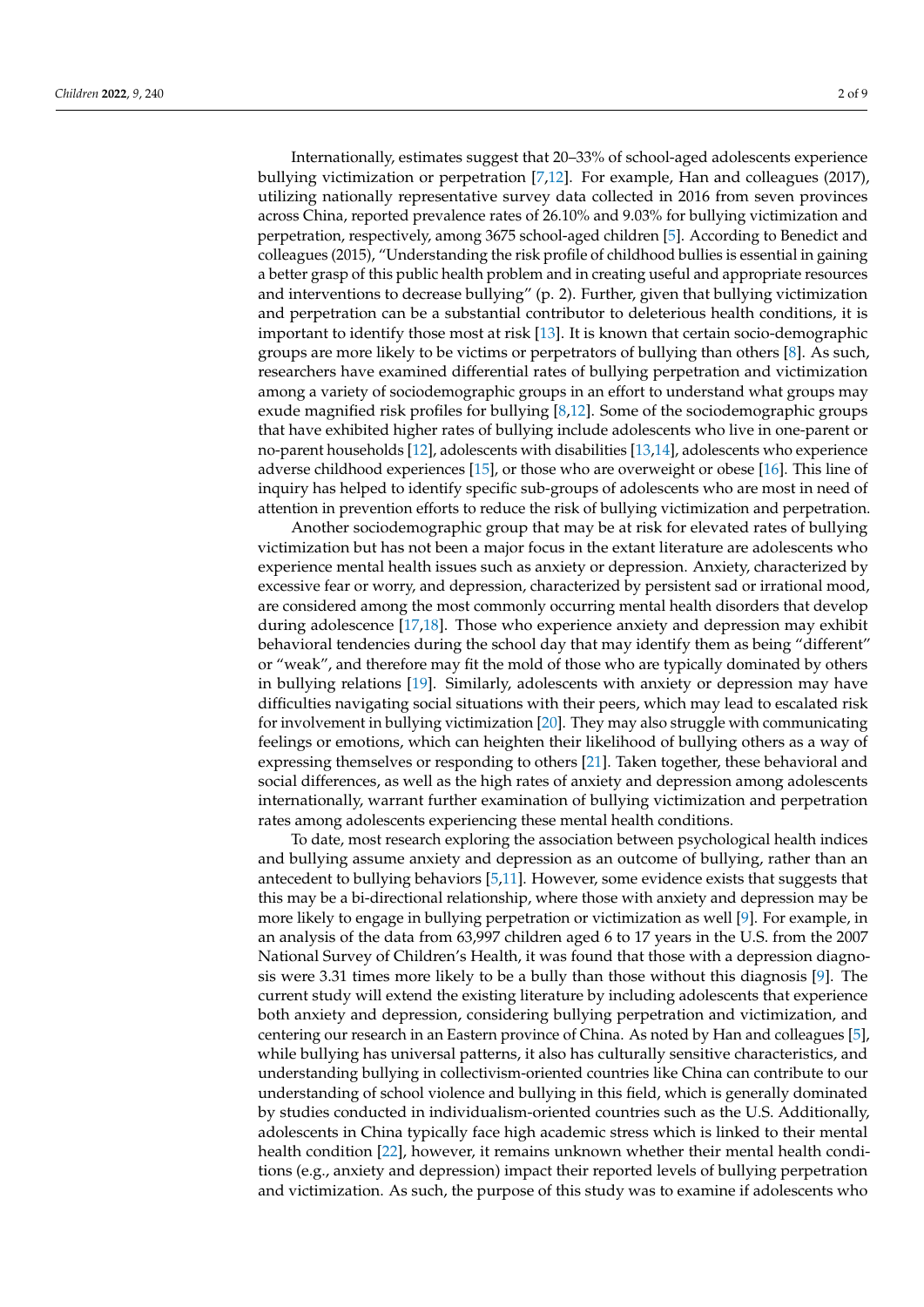experience anxiety or depression have higher levels of bullying victimization or perpetration than those who do not. Based on the existing research, we hypothesized that those who experienced moderate or severe depression and anxiety would have higher levels of bullying victimization and perpetration when compared to those who experienced mild or no depression.

#### **2. Materials and Methods**

#### *2.1. Study Design and Participants*

We used an observational design for this study. A convenience sample of high-school adolescents from a large local school in the Eastern region of China acted as the participants. The study design and protocols were reviewed and approved by the local school and the corresponding author's institutional review board. At the time of the data collection, the total number of students in the school was about 4500. The researchers first sought parent/guardian consent for participants younger than 18 years old, and then participant assent from all adolescents before collecting data. The researcher coordinated with local schoolteachers to collect data in person through self-reported surveys during November and December of 2019. The survey was piloted with a sample of 30 students who were not included in the study for readability and completion time. Overall, the response rate was 40.3%, and we received 1816 consent forms and surveys from the students who voluntarily agreed to participate in the study. The final sample included 1481 adolescents who provided complete data for each of the study variables.

#### *2.2. Instrument and Measures*

#### 2.2.1. Demographic Questionnaire

We collected the participants' demographic variables, including their age, ethnicity, sex, and the highest education their parents had completed. This demographic information was gathered through a series of four questions. The question on age gathered the participant's chronological age in number of years. The participants were asked to identify whether they were born as male or female. The ethnicity question asked participants whether they identified as Han or as a minority group. For the question related to parent education background, the participants indicated the highest degree their parents had completed, with options including (a) middle- to high-school diploma, (b) associate or four-year degree, and (c) graduate school or post-baccalaureate degree.

#### 2.2.2. Bullying Perpetration and Victimization

Bullying variables were measured using subscales from the Illinois Bully Scale [\[23\]](#page-9-3). The scale asks participants to recall how many times the described bullying perpetration or victimization activities happened in the last 30 days. Specifically, the perpetration subscale contains nine items and the victim subscale has four items. One example perpetration item reads "I upset other students for the fun of it," and an example victimization item reads "Other students picked on me." Participants have the option to select one of five responses: "never =  $0$ ," " $1-2$  times =  $1$ ," " $3$  or  $4$  times =  $2$ ," " $5$  or  $6$  times =  $3$ ," and " $7$  or more times =  $4$ ." The aggregated item scores for each subscale indicate the level of bullying perpetration and victimization, where a higher score indicates higher perpetration and victimization, respectively. The aggregated scores do not represent the number of bullying perpetration or victimization instances that the participants had.

#### 2.2.3. Mental Health—Anxiety and Depression

General anxiety was measured using the Chinese version of the General Anxiety Disorder-7 scale (GAD-7). The GAD-7 has seven statements with each presenting a fourpoint Likert-type scale with choices ranging from  $0 =$  "not at all" to  $3 =$  "nearly every day" for each of the statements. The leading statement for GAD-7 asks, "How often have you been bothered by the following over the past two weeks?" An example of the seven statements from GAD-7 reads "Not being able to stop or control worrying?" The aggregated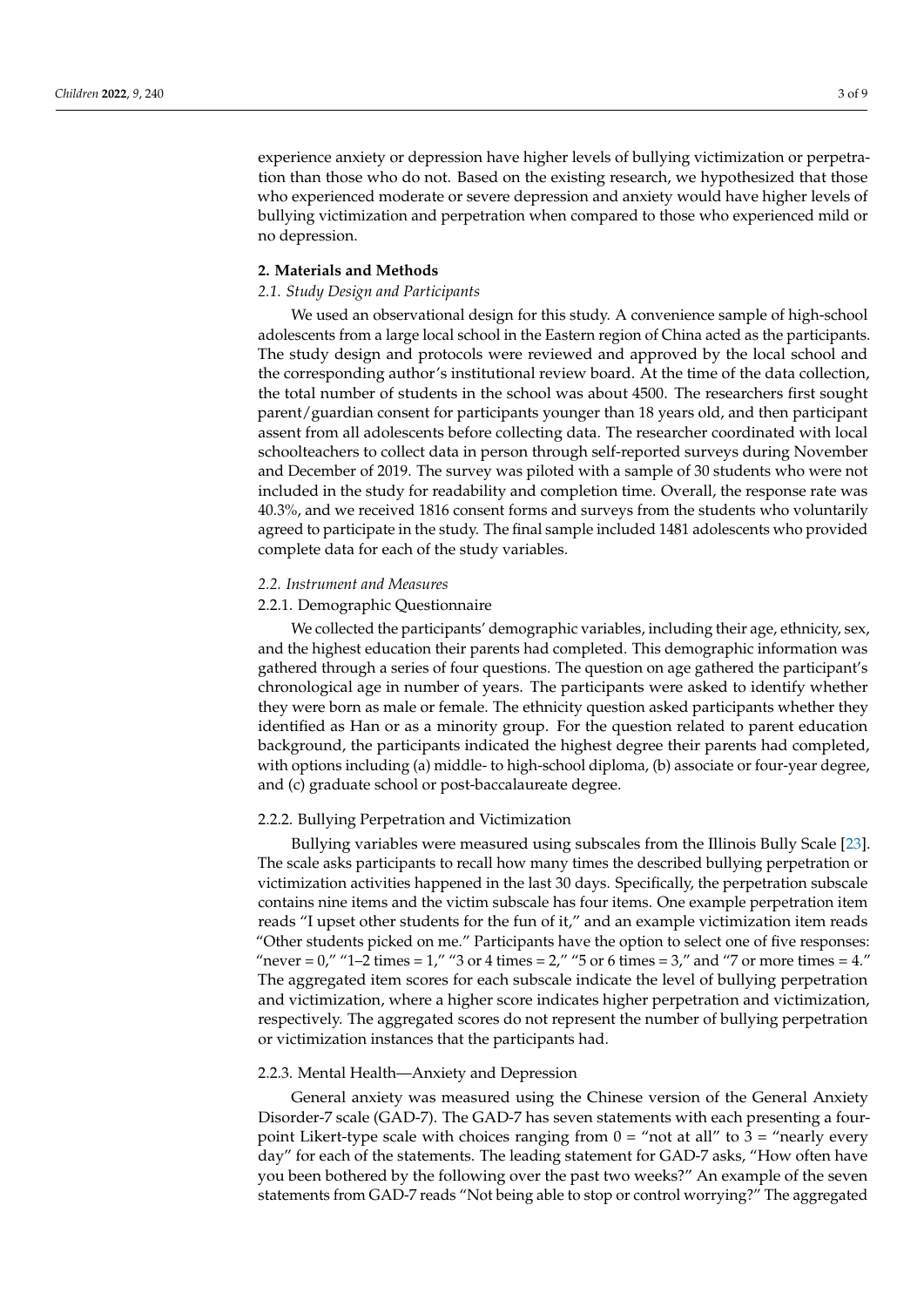total scores of the items indicate the level of anxiety, with cut-off scores of 5, 10, and 15 as the levels of mild, moderate, and severe anxiety, respectively [\[24\]](#page-9-4). In previous research GAD-7 was shown to possess good concurrent validity (72% sensitivity for social anxiety disorder) and good test–retest reliability ( $\rho = 0.83$ ) [\[24\]](#page-9-4).

We used the Patient Health Questionnaire (PHQ-9) to measure the participants' depression level. PHQ-9 contains nine statements marked with a four-point Likert-type scale [\[25\]](#page-9-5). For each of the nine statements, four response options are available, with  $0 =$  "not at all" to 3 = "nearly every day." The leading question for PHQ-9 asks, "How often have you been bothered by the following over the past two weeks?" For instance, one question reads "Little interest or pleasure in doing things?" The aggregated total scores indicate the level of depression, with cut-off scores of 9, 14, and 20 indicating mild, moderate-to-severe, and severe levels of depression, respectively. In a previous study, PHQ-9 displayed good concurrent validity with an 88% sensitivity for major depression [\[25\]](#page-9-5). For this study, we used cutoff scores of 10 and 14 for GAD-7 and PHQ-9 to categorize the participants into "mild or no" and "moderate-to-severe anxiety/depression", respectively. The measures of bullying perpetration and victimization [\[23](#page-9-3)[,26\]](#page-9-6), anxiety [\[24\]](#page-9-4), and depression [\[25\]](#page-9-5) are available through these respective cited sources.

#### *2.3. Data Analysis*

We used three types of statistical analyses for this study. Specifically, we used descriptive statistical analyses such as frequency analysis to examine the percentage of different groups/categories of gender, ethnicity, and levels of anxiety and depression. We also computed and reported the arithmetic means and standard deviations of participant age, perpetration, and victimization. Second, we conducted correlation analyses on the continuous variables of participant age, anxiety, depression, perpetration, and victimization, which would help illuminate their linear relationship and help determine the approach for inferential statistical analyses. Finally, we conducted a multivariate analysis of covariance (MANCOVA) to identify the potential differences in participant perpetration and victimization between those with mild–moderate and severe anxiety, and between those with no or mild and those with moderate–severe depression, controlling for participant age, gender, ethnicity, and parents' highest education. For this analysis, as described in the instrument and measures section, we categorized anxiety and depression into no or mild and moderate-to-severe levels to preserve statistical power and remain consistent with earlier studies [\[17,](#page-8-15)[18\]](#page-8-16). Follow-up pairwise comparison (LSD) was also conducted to identify specific differences among the groups. We analyzed the data using IBM SPSS (version 27, Armonk, NY, USA), with  $\alpha$  = 0.05 for statistical significance tests.

#### **3. Results**

The participants ranged in age from 14 to 19, with a mean age of 16.67 years old. Consistent with the student population, a majority of the participants were ethnically Han, and only about 2.5% identified as being members of minority groups. The sample was gender-balanced, with about half (49.3%) being females. As shown in Table [1,](#page-5-0) only 7.2% of the adolescents reported graduate school or post-baccalaureate degree for their parents' highest education, 46.9% reported associate or four-year degree, and 45.9% reported middleor high-school diploma as their parents' highest education.

Based on the GAD-7 and PHQ-9 data, as shown in Table [1,](#page-5-0) about 7.1% of the adolescents reported moderate-to-severe depression and 15.2% of them reported moderate-tosevere anxiety, respectively. Anxiety level was highly positively correlated with depression  $(r = 0.79)$ . As shown in Table [2,](#page-5-1) bullying perpetration was positively correlated with anxiety ( $r = 0.16$ ) and depression ( $r = 0.21$ ) levels, and similarly, victimization was positively correlated with anxiety ( $r = 0.18$ ) and depression ( $r = 0.20$ ) levels. Bullying perpetration and victimization were moderately positively correlated  $(r = 0.50)$ .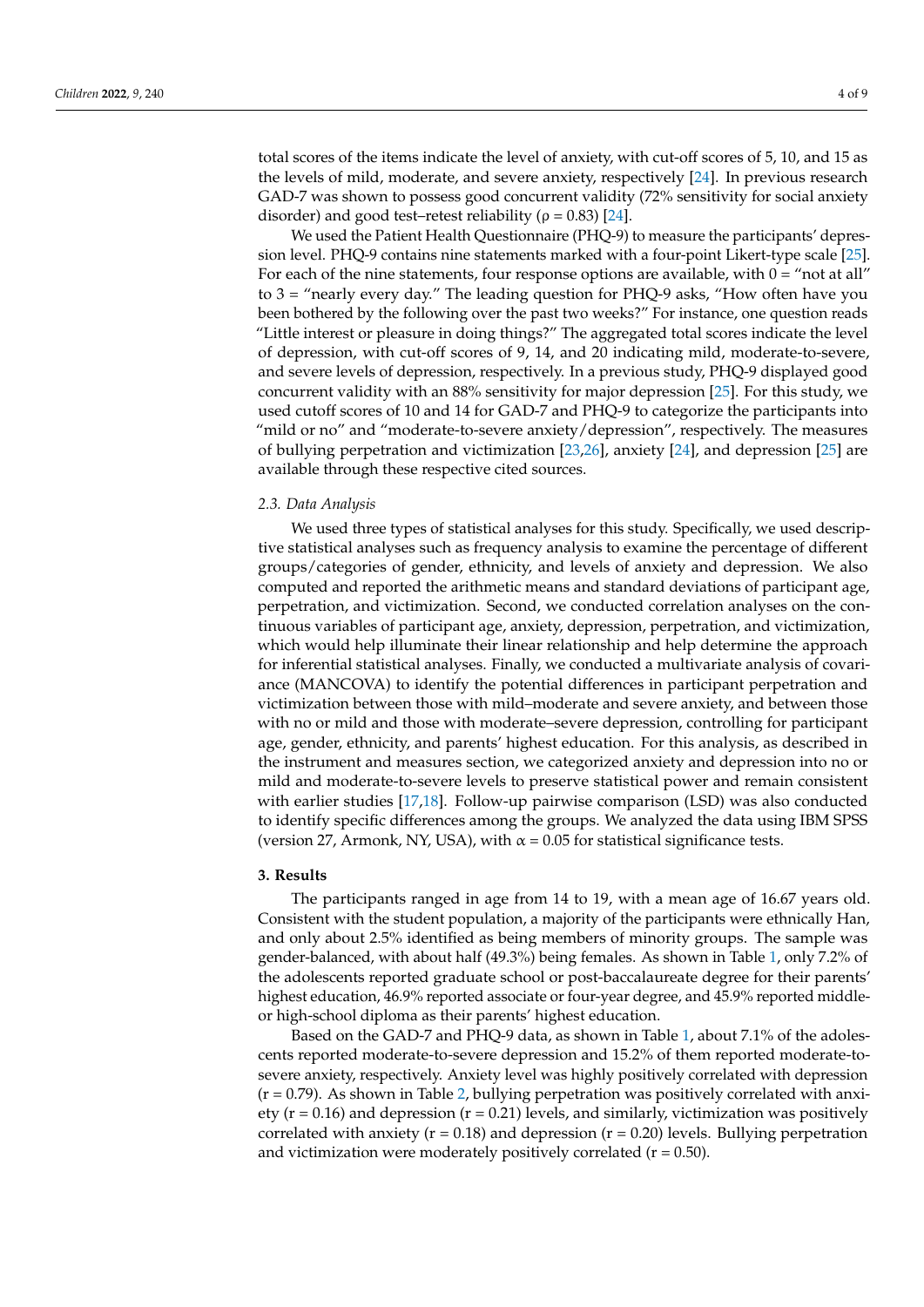| Age Range                            | 14–19 Years Old (n = 1481) |  |
|--------------------------------------|----------------------------|--|
| Gender (%, 95% CI)                   |                            |  |
| Female                               | $49.3\%$ (46.8–51.9%)      |  |
| Male                                 | 50.7% (48.1–53.1%)         |  |
| Ethnicity (%, 95% CI)                |                            |  |
| Han                                  | $97.5\%$ (96.7–98.2%)      |  |
| Minority                             | $2.5\%$ (1.8–3.3%)         |  |
| Parent Highest Education (%, 95% CI) |                            |  |
| Middle- or high-school diploma       | $45.9\%$ (43.5–48.3%)      |  |
| Associate or four-year degree        | 46.9% (44.7-49.2%)         |  |
| Graduate school                      | $7.2\%$ (5.9–8.4%)         |  |
| Anxiety $(\%$ , 95% CI)              |                            |  |
| Mild or no anxiety                   | $84.8\%$ (83.0–86.5%)      |  |
| Moderate-or-severe anxiety           | 15.2% (13.6–17.0%)         |  |
| Depression (%, 95% CI)               |                            |  |
| Mild or no depression                | 92.9% (91.7–94.2%)         |  |
| Moderate-to-severe depression        | $7.1\%$ (5.9–8.3%)         |  |
| CI: confidence interval.             |                            |  |

<span id="page-5-0"></span>**Table 1.** Participant demographic, anxiety and depression categories.

<span id="page-5-1"></span>**Table 2.** Mean, standard deviation and correlation of bullying, victimization and mental health.

| <b>Variable</b>  | Mean $+$ SD    | 1. Age  | 2. Perpetration | 3. Victimization | 4. Anxiety |
|------------------|----------------|---------|-----------------|------------------|------------|
| 1. Age (years)   | $16.67 + 0.69$ |         |                 |                  |            |
| 2. Perpetration  | $2.53 + 4.41$  | $0.10*$ |                 |                  |            |
| 3. Victimization | $1.62 + 2.89$  | $0.07*$ | $0.50*$         |                  |            |
| 4. Anxiety       | $6.19 + 5.23$  | $-0.03$ | $0.16*$         | $0.18*$          |            |
| 5. Depression    | $5.11 + 4.95$  | $-0.03$ | $0.21*$         | $0.20*$          | $0.79*$    |

Note: \* *p* < 0.01.

Controlling for participant age, gender, ethnicity, and parents' highest education, adolescent mental health status, anxiety level as measured through GAD-7 (no or mild anxiety vs. moderate or severe; F<sub>21,472</sub> = 3.34, Pillai's  $\Lambda$  = 0.01, partial  $\eta^2$  = 0.01,  $p$  = 0.04), and depression level as measured through PHQ-9 (no or mild depression vs. moderate-tosevere; F<sub>21,472</sub> = 9.34, Pillai's  $\Lambda$  = 0.01, partial  $\eta^2$  = 0.02,  $p$  < 0.01), had statistically significant impacts on bullying perpetration and victimization both independently and through their interaction (F<sub>21,472</sub> = 8.99, Pillai's  $\Lambda$  = 0.01, partial  $\eta^2$  = 0.02,  $p$  < 0.01). As shown in the top section of Table [3,](#page-6-0) the follow-up pairwise comparison indicated that adolescents with no or mild depression had significantly lower bullying perpetration  $(2.85, 95\% \text{ CI} = 2.47\text{--}3.22)$ than those with moderate-to-severe depression  $(5.45, 95\% \text{ CI} = 4.33\text{--}6.57)$ , but those with no or mild anxiety had significantly higher perpetration (4.77, 95% CI = 3.73–5.81) than those with moderate or severe anxiety  $(3.52, 95\% \text{ CI} = 2.95-4.09)$ . There was no statistically significant difference in victimization among different anxiety or depression levels alone (all *p*-values  $\geq$  0.05). As displayed in the bottom section of Table [3,](#page-6-0) those with no or mild depression and anxiety showed the lowest levels of perpetration (2.20, 95%  $CI = 1.96–2.43$ ) and victimization  $(1.36, 95\% CI = 1.21–1.51)$ , which were lower than those with no or mild depression but with moderate-to-severe anxiety regarding perpetration  $(3.50, 95\% \text{ CI} = 2.78 - 4.21)$  and victimization  $(2.37, 95\% \text{ CI} = 1.91 - 2.83)$ , respectively (all *p*-values < 0.05). As shown in Table [3,](#page-6-0) adolescents with moderate-to-severe depression and no or mild anxiety showed the highest level of perpetration (7.35, 95% CI = 5.28–9.41), significantly higher than those with moderate-to-severe depression and anxiety (3.54, 95%  $CI = 2.67 - 4.42$ .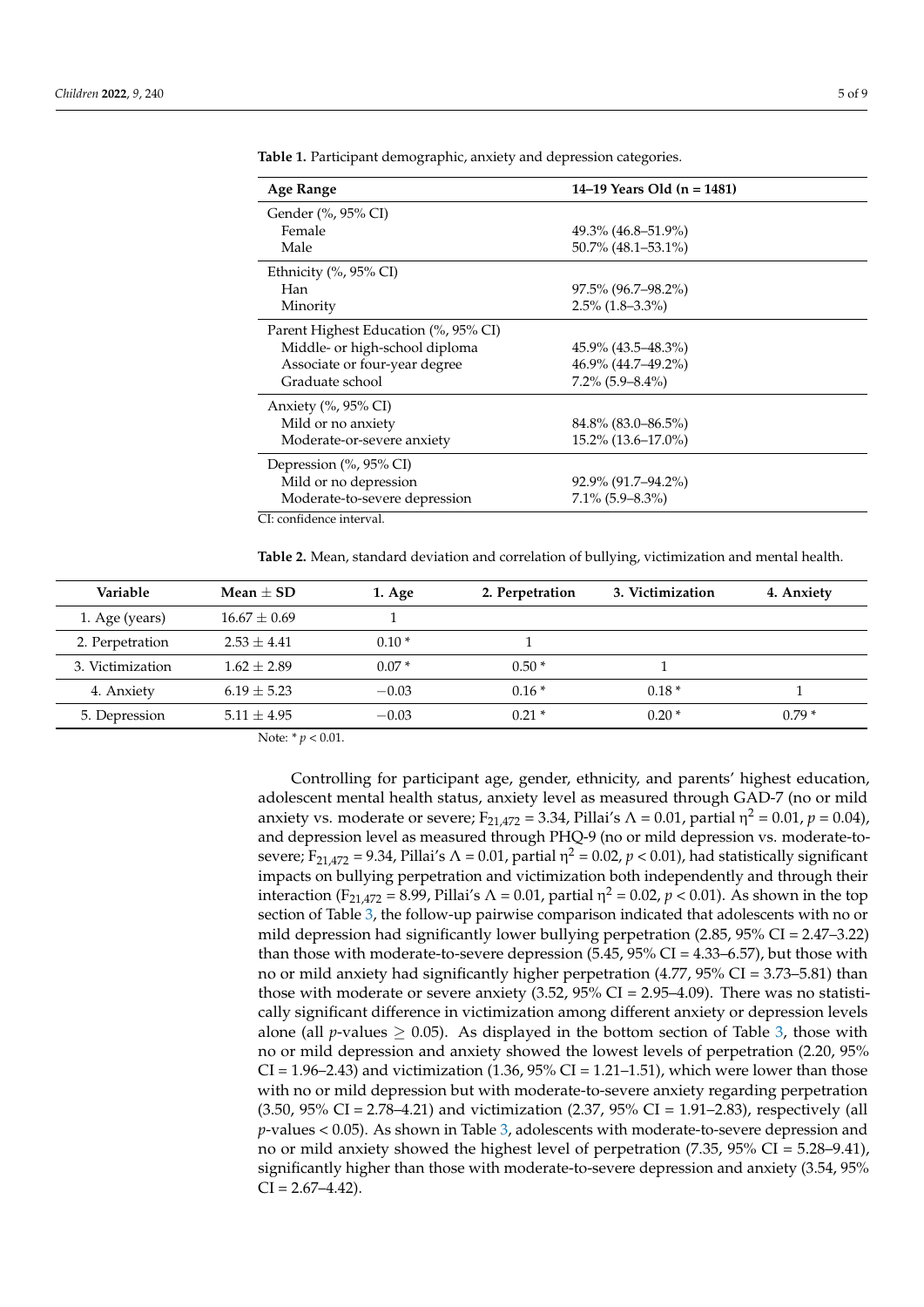| Variable      | Depression         | Anxiety            | Mean $+$ | 95% CI        | p      |
|---------------|--------------------|--------------------|----------|---------------|--------|
| Perpetration  | No or mild         |                    | $2.85*$  | $2.47 - 3.22$ | < 0.01 |
|               | Moderate-to-severe |                    | 5.45     | $4.33 - 6.57$ |        |
|               |                    | No or mild         | $4.77*$  | $3.73 - 5.81$ | 0.04   |
|               |                    | Moderate-to-severe | 3.52     | 2.95-4.09     |        |
| Victimization | No or mild         |                    | 1.86     | $1.62 - 2.10$ | 0.05   |
|               | Moderate-to-severe |                    | 2.62     | $1.90 - 3.34$ |        |
|               |                    | No or mild         | 2.18     | $1.51 - 2.85$ | 0.75   |
|               |                    | Moderate-to-severe | 2.30     | $1.94 - 2.67$ |        |
| Perpetration  | No or mild         | No or mild         | $2.20*$  | $1.96 - 2.43$ | 0.02   |
|               |                    | Moderate-to-severe | 3.50     | 2.78–4.21     |        |
|               | Moderate-to-severe | Mild or no         | $7.35*$  | 5.28–9.41     | < 0.01 |
|               |                    | Moderate-to-severe | 3.54     | $2.67 - 4.42$ |        |
| Victimization | No or mild         | No or mild         | $1.36*$  | $1.21 - 1.51$ | 0.04   |
|               |                    | Moderate-to-severe | 2.37     | $1.91 - 2.83$ |        |
|               | Moderate-to-severe | Mild or no         | 3.00     | $1.68 - 4.33$ | 0.23   |
|               |                    | Moderate-to-severe | 2.24     | $1.68 - 2.80$ |        |

<span id="page-6-0"></span>**Table 3.** Estimated marginal means of bullying perpetration and victimization among different mental health groups.

Note: \*  $p < 0.05$  for pairwise comparison; <sup>+</sup> estimated marginal means adjusted for participant age, gender, ethnicity, and parents' education background; CI = confidence interval.

#### **4. Discussion**

Experiences with bullying victimization and perpetration can have harmful and enduring consequences, and therefore it is important to identify adolescents most at risk for participation in bullying activities [\[13\]](#page-8-11). The purpose of this study was to examine if one under-researched group, those who experience anxiety or depression, have higher self-reported levels of bullying victimization or perpetration than those who do not. In our sample, approximately 15.2% and 7.1% of the participants experienced moderate-tosevere anxiety and depression, respectively. These figures are well-aligned with prevalence rates presented in data internationally [\[17](#page-8-15)[,18\]](#page-8-16), as well as those focused on Chinese adolescents [\[27\]](#page-9-7).

Unsurprisingly, anxiety and depression levels were each independently positively correlated with both bullying perpetration and victimization. However, several interesting findings emerged during pairwise comparisons when controlling for participant age, gender, ethnicity, and parents' highest education. Contrary to our hypothesis, no significant differences were found in the levels of bullying victimization when comparing adolescents with no or mild depression to those with moderate-to-severe depression, or adolescents with no to mild anxiety to those with moderate-to-severe anxiety. As such, it appears that adolescents who experience anxiety and depression may not fit the mold of those who are typically dominated in hierarchical bullying relations [\[19\]](#page-8-17), and therefore may not have magnified risk profiles for bullying victimization. This is a novel finding, as this is the first attempt to explore rates of bullying victimization among persons who experience depression and anxiety, and may have important implications. For example, this finding suggests that the postulated bi-directional relationship between psychological health indices and bullying victimization may be unfounded. That is, although research suggests that adolescents may experience anxiety and depression as a consequence of bullying victimization [\[5](#page-8-4)[,11\]](#page-8-9), the opposite (that those experiencing high levels of anxiety and depression might experience high levels of bullying victimization) is not supported in this study. This finding should be further examined through longitudinal studies as the current study is limited by its cross-sectional observation.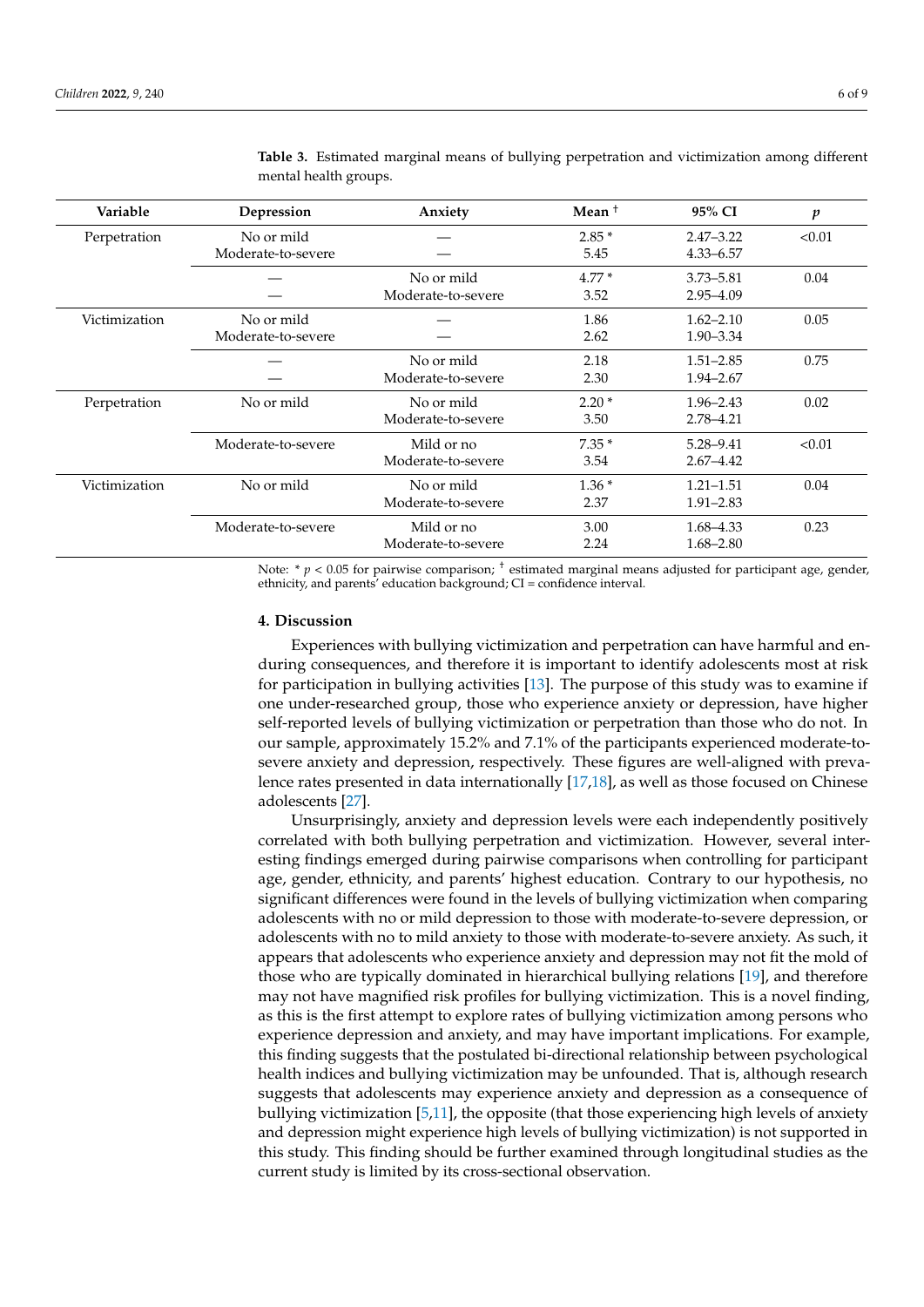Unlike bullying victimization, adolescents with no or mild depression had significantly lower rates of bullying perpetration than those with moderate-to-severe depression. This finding is well-aligned with a previous study that demonstrated higher rates of bullying perpetration among adolescents with a diagnosis of depression in the U.S. [\[9\]](#page-8-8), and extends this finding to Chinese adolescents. Similarly, this finding may support assertions that those who struggle with challenges associated with communicating feelings or emotions, or navigating social situations (e.g., those who experience moderate-to-severe depression), may be at an elevated risk of bullying perpetration as a means of expressing themselves or responding to others [\[20](#page-9-0)[,21\]](#page-9-1). Conflictingly, however, pairwise comparisons also revealed that adolescents with no to mild anxiety had significantly higher rates of bullying perpetration than those with moderate-to-severe depression. This finding is surprising, as prior work has demonstrated the inverse relationships among U.S. adolescents [\[9\]](#page-8-8). This novel finding diverts from what we may think of persons who experience moderate-to-severe anxiety, who perhaps favor social withdrawal or isolation [\[28\]](#page-9-8) over the overt aggressive behavior that characterizes bullying perpetration [\[3,](#page-8-2)[4\]](#page-8-3). These findings were further supported in pairwise comparisons that took both anxiety and depression into account, where those with moderate-to-severe depression and mild or no anxiety engaged in significantly higher levels of bullying perpetration than any other combinations of groups. Taken together, these findings suggest that when considering interventions to reduce the levels of bullying perpetration among adolescents, creating targeted and specific programs that support adolescents who experience high levels of depression may be particularly warranted.

Several limitations should be considered when interpreting the results of this study. First, being dependent on self-report, responses may have been prone to recall bias due to social desirability. This may be particularly relevant when discussing sensitive topics, such as experiences or levels of bullying, anxiety, and depression. In addition, the participants were not given a specific definition or example of bullying while completing the questionnaire, and analyses did not distinguish between types of bullying (e.g., physical, emotional) or the number of bullying instances. Therefore, further analyses would be required to gain a fuller understanding of the types, frequency, and severity of bullying perpetration and victimization behaviors among adolescents experiencing mental health issues such as anxiety and depression. Additionally, while the sample was representative of the local student population, the low percentage of minority students (2.5%) prevented us from examining the levels of bullying perpetration and victimization these disadvantaged groups face. As such, future research would benefit from over-sampling minority students and examining the levels of bullying perpetration and victimization among those experiencing mental health issues.

#### **5. Conclusions**

This is among the first studies, to the authors' knowledge, to examine the levels of bullying perpetration and victimization among adolescents experiencing anxiety and depression. Consistent with our hypothesis and findings from prior literature [\[9\]](#page-8-8), this study found that adolescents who experienced moderate-to-severe levels of depression engaged in significantly higher levels of bullying perpetration than those who experienced no or mild levels of depression. Conflictingly though, those with moderate-to-severe levels of anxiety engaged in significantly lower levels of bullying perpetration than those with no or mild levels of anxiety, and no significant differences were found among groups with regard to bullying victimization. The findings could help identify adolescents who experience moderate-to-severe levels of depression as an at-risk group for bullying perpetration, who therefore should be the focus of bullying intervention work.

**Author Contributions:** Conceptualization, X.Z., J.A.H. and Y.W.; data curation, F.Y. and Y.W.; formal analysis, X.Z.; funding acquisition, Y.W.; project administration, F.Y. and Y.W.; writing—original draft, X.Z. and J.A.H.; writing—review and editing, F.Y., X.Z., J.A.H. and Y.W. All authors have read and agreed to the published version of the manuscript.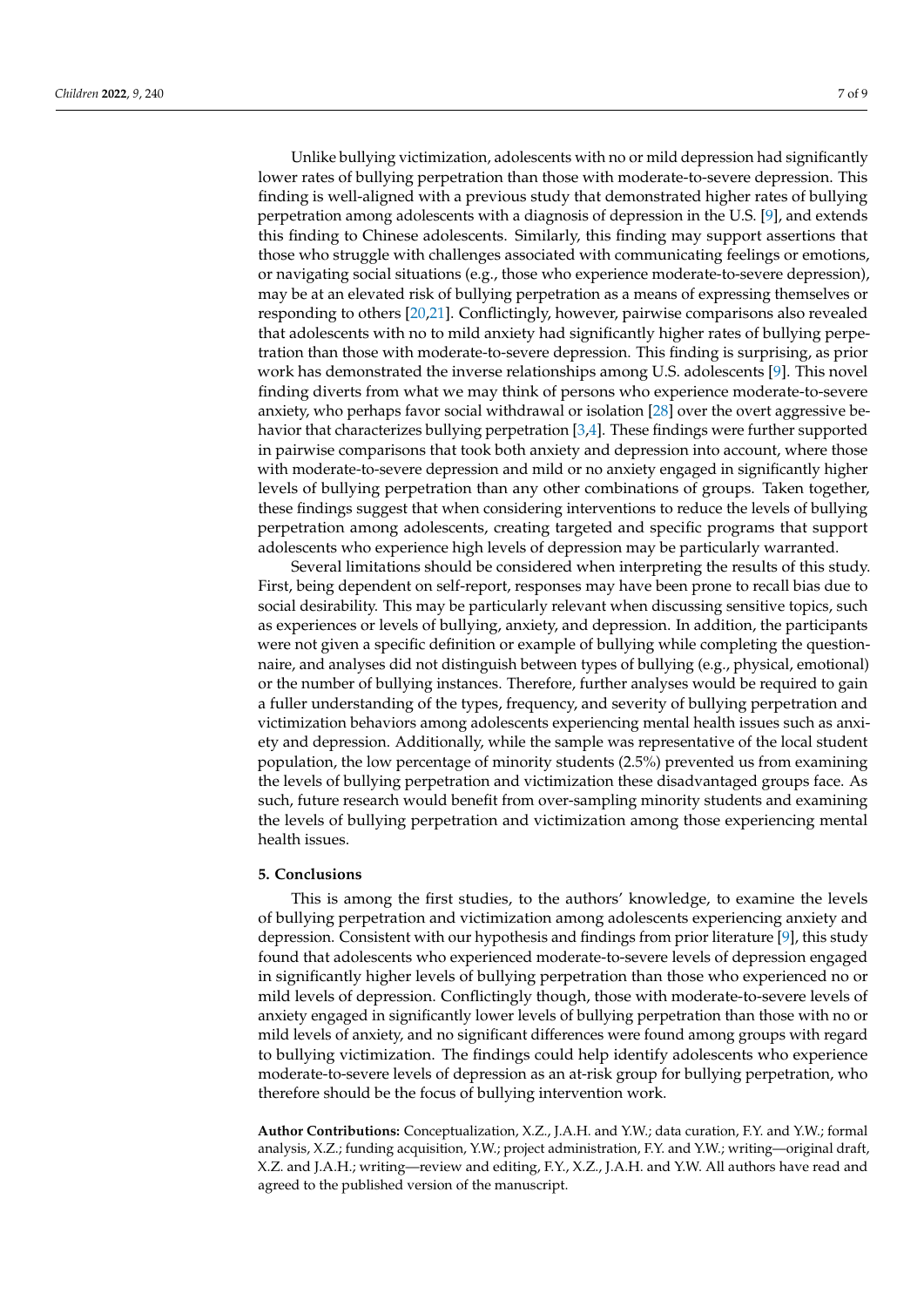**Funding:** This research was supported in part by the Chinese National Funding of Social Sciences (No. 19BTY018) to Y.W.

**Institutional Review Board Statement:** The study was conducted according to the guidelines of the Declaration of Helsinki and approved by the Ethics Committee of the corresponding author's institution (30 September 2019; #1903).

**Informed Consent Statement:** Parental consent was sought for those who were under 18 years old, and participatory assent was obtained for all participants prior to data collection.

**Data Availability Statement:** The data are not publicly available due to local research ethics regulations at the corresponding author's institution.

**Acknowledgments:** The researchers wish to thank the adolescents for their participation in this study, and thank the graduate assistants for their timely data entry.

**Conflicts of Interest:** The authors declare no conflict of interest. The funder had no role in the design of the study; in the collection, analysis, or interpretation of data; in the writing of the manuscript; or in the decision to publish the results.

#### **References**

- <span id="page-8-0"></span>1. Ford, R.; King, T.; Priest, N.; Kavanagh, A. Bullying and mental health and suicidal behaviour among 14-to 15-year-olds in a representative sample of Australian children. *Aust. N. Z. J. Psychiatr.* **2017**, *51*, 897–908. [\[CrossRef\]](http://doi.org/10.1177/0004867417700275) [\[PubMed\]](http://www.ncbi.nlm.nih.gov/pubmed/28387535)
- <span id="page-8-1"></span>2. Moore, B.; Woodcock, S. Resilience, bullying, and mental health: Factors associated with improved outcomes. *Psychol. Sch.* **2017**, *54*, 689–702. [\[CrossRef\]](http://doi.org/10.1002/pits.22028)
- <span id="page-8-2"></span>3. Olweus, D. School bullying: Development and some important challenges. *Annu. Rev. Psychol.* **2013**, *28*, 751–780. [\[CrossRef\]](http://doi.org/10.1146/annurev-clinpsy-050212-185516) [\[PubMed\]](http://www.ncbi.nlm.nih.gov/pubmed/23297789)
- <span id="page-8-3"></span>4. Stough, O.C.; Merianos, A.; Nabors, L.; Peugh, J. Prevalence and predictors of bullying behavior among overweight and obese youth in a nationally representative sample. *Child. Obes.* **2016**, *12*, 263–271. [\[CrossRef\]](http://doi.org/10.1089/chi.2015.0172)
- <span id="page-8-4"></span>5. Han, Z.; Zhang, G.; Zhang, H. School bullying in urban China: Prevalence and correlation with school climate. *Int. J. Environ. Res. Public Health* **2017**, *14*, 1116. [\[CrossRef\]](http://doi.org/10.3390/ijerph14101116)
- <span id="page-8-5"></span>6. Riese, A.; Gjelsvik, A.; Ranney, M.L. Extracurricular activities and bullying perpetration: Results from a nationally representative sample. *J. Sch. Health* **2015**, *85*, 544–551. [\[CrossRef\]](http://doi.org/10.1111/josh.12282)
- <span id="page-8-6"></span>7. Chester, K.L.; Callaghan, M.; Cosma, A.; Donnelly, P.; Craig, W.; Walsh, S.; Molcho, M. Cross-national time trends in bullying victimization in 33 countries among children aged 11, 13 and 15 from 2002 to 2010. *Eur. J. Public Health* **2015**, *25*, 61–64. [\[CrossRef\]](http://doi.org/10.1093/eurpub/ckv029)
- <span id="page-8-7"></span>8. Haegele, J.A.; Aigner, C.; Healy, S. Impact of weight and disability status on bullying victimisation and perpetration among youth. *J. Paediatr. Child Health* **2021**, *57*, 383–387. [\[CrossRef\]](http://doi.org/10.1111/jpc.15230)
- <span id="page-8-8"></span>9. Benedict, T.F.; Vivier, P.M.; Gjelsvik, A. Mental health and bullying in the United States among children aged 6 to 17 years. *J. Interpers. Violence* **2015**, *30*, 782–795. [\[CrossRef\]](http://doi.org/10.1177/0886260514536279)
- 10. Cui, S.; Cheng, Y.; Xu, Z.; Chen, D.; Wang, Y. Peer relationships and suicide ideation and attempts among Chinese adolescents. *Child Care Health Dev.* **2011**, *37*, 692–702. [\[CrossRef\]](http://doi.org/10.1111/j.1365-2214.2010.01181.x)
- <span id="page-8-9"></span>11. Guo, S. A meta-analysis of the predictors of cyberbullying perpetration and victimization. *Psychol. Sch.* **2016**, *53*, 432–453. [\[CrossRef\]](http://doi.org/10.1002/pits.21914)
- <span id="page-8-10"></span>12. Lebrun-Harris, L.A.; Sherman, L.J.; Limber, S.P.; Miller, B.D.; Edgerton, E.A. Bullying victimization and perpetration among US children and adolescents: 2016 National Survey of Children's Health. *J. Child Fam. Stud.* **2019**, *28*, 2543–2557. [\[CrossRef\]](http://doi.org/10.1007/s10826-018-1170-9)
- <span id="page-8-11"></span>13. Kavanagh, A.; Priest, N.; Emerson, E.; Milner, A.; King, T. Gender, parental education, and experiences of bullying victimization by Australian adolescents with and without a disability. *Child Care Health Dev.* **2018**, *44*, 332–341. [\[CrossRef\]](http://doi.org/10.1111/cch.12545)
- <span id="page-8-12"></span>14. Rose, C.A.; Gage, N.A. Exploring the involvement of bullying among students with disabilities over time. *Except. Child.* **2017**, *83*, 298–314. [\[CrossRef\]](http://doi.org/10.1177/0014402916667587)
- <span id="page-8-13"></span>15. Espelage, D.L.; Swearer, S.M. A social-ecological model for bullying prevention and intervention: Understanding the impact of adults in the social ecology of youngsters. In *Handbook of Bullying in Schools: An International Perspective*; Jimerson, S.R., Swearer, S.M., Espelage, D.L., Eds.; Routledge: New York, NY, USA; London, UK, 2010; pp. 61–72.
- <span id="page-8-14"></span>16. Van Geel, M.; Vedder, P.; Tanilon, J. Relationship between peer victimization, cyberbullying, and suicide in children and adolescents: A meta-analysis. *JAMA Pediatr.* **2014**, *168*, 435–442. [\[CrossRef\]](http://doi.org/10.1001/jamapediatrics.2013.4143)
- <span id="page-8-15"></span>17. Mojtabai, R.; Olfson, M.; Han, B. National trends in the prevalence and treatment of depression in adolescents and young adults. *Pediatrics* **2016**, *138*, e20161878. [\[CrossRef\]](http://doi.org/10.1542/peds.2016-1878)
- <span id="page-8-16"></span>18. Zhu, X.; Haegele, J.A.; Healy, S. Movement and mental health: Behavior correlates of anxiety and depression among children of 6–17 years old in the U.S. *Ment. Health Phys. Act.* **2019**, *16*, 60–65. [\[CrossRef\]](http://doi.org/10.1016/j.mhpa.2019.04.002)
- <span id="page-8-17"></span>19. Veenstra, R.; Lindenberg, S.; Zijlstra, B.J.; De Winter, A.F.; Verhulst, F.C.; Ormel, J. The dyadic nature of bullying and victimization: Testing a dual-perspective theory. *Child Dev.* **2007**, *78*, 1843–1854. [\[CrossRef\]](http://doi.org/10.1111/j.1467-8624.2007.01102.x)